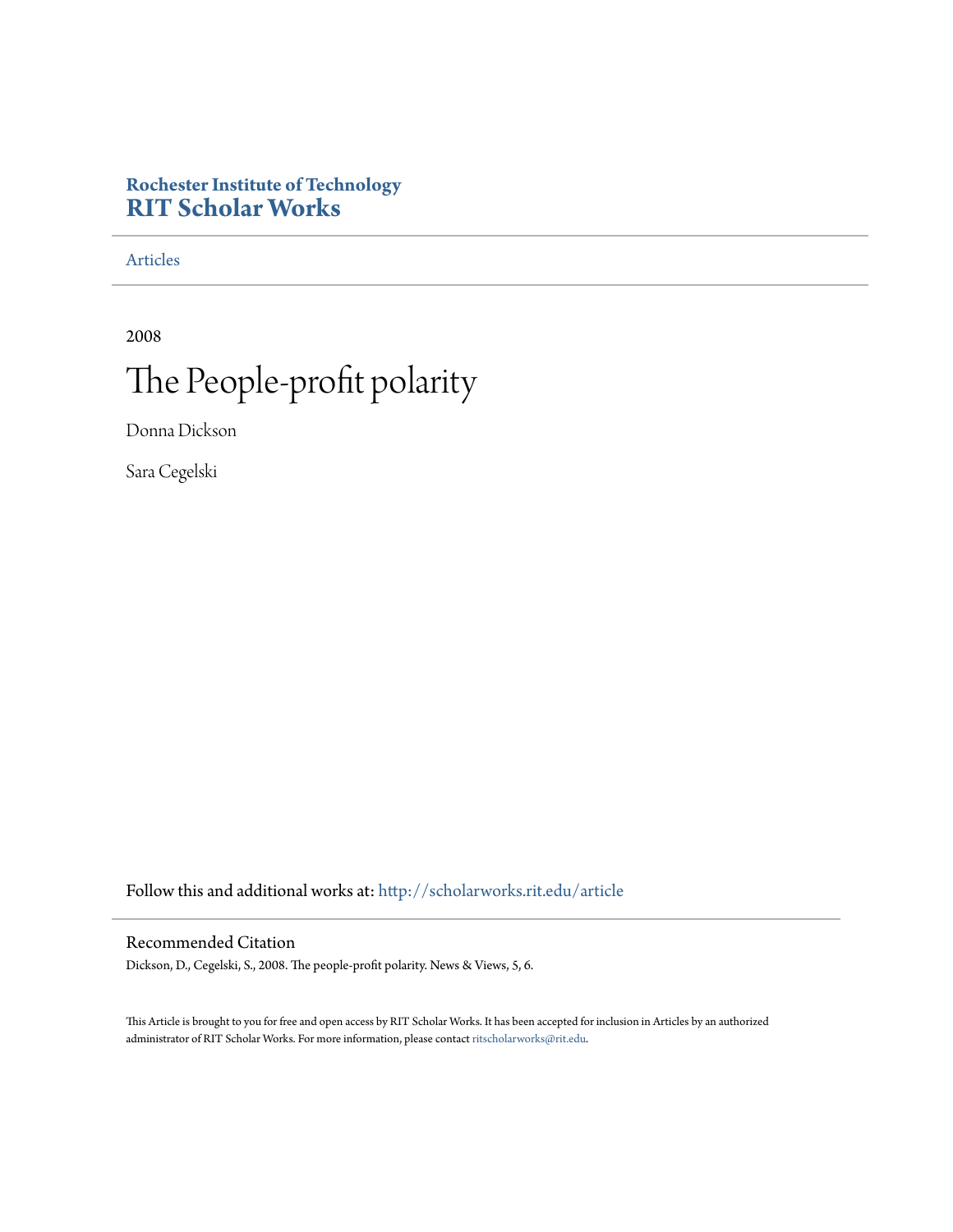## **The People-Profit Polarity**

### Donna Dickson and Sara Cegelski

In the global marketplace, and with advances in technology making virtual companies a reality, organizations face increasingly high levels of competition. Coupled with the nature of today's economy, where a growing number of organizations rely on their employee's knowledge-related capabilities versus their physical labor to achieve business goals, businesses are finding they must look to their workforce, or human capital, as their mean of competitive advantage.

While leaders and managers in most organizations agree that human capital is as valuable to business success as other more tangible forms of capital, few have shown a commitment to developing and leveraging employee capabilities. In fact, since employees are usually the single largest cost in an organization, most managers continue to view employees as a cost to be managed, rather than an asset to be leveraged. This is the people-profit polarity.

A polarity, unlike a problem that can be solved by gathering data and weighing cost/benefit, is an interdependent pair of opposites. Like breathing in and out, you need both sides of a polarity to maintain a health.

The polarity map<sup>1</sup> shown in figure 1 outlines some of the benefits of focusing on investing in people or human capital (upper left quadrant). While every organization would gladly endeavor to realize these benefits, an organization that focuses solely on people will also suffer the downside of this focus (lower left quadrant).

The polarity map in figure 1 also highlights some of the benefits of focusing on business profitability (upper right quadrant). While this quadrant may be appealing, an over-focus on profits will lead to the downside of that focus (lower right quadrant).

 $\frac{1}{1}$ 

Based on the work of Barry Johnson, Polarity Management, HRD Press 1996.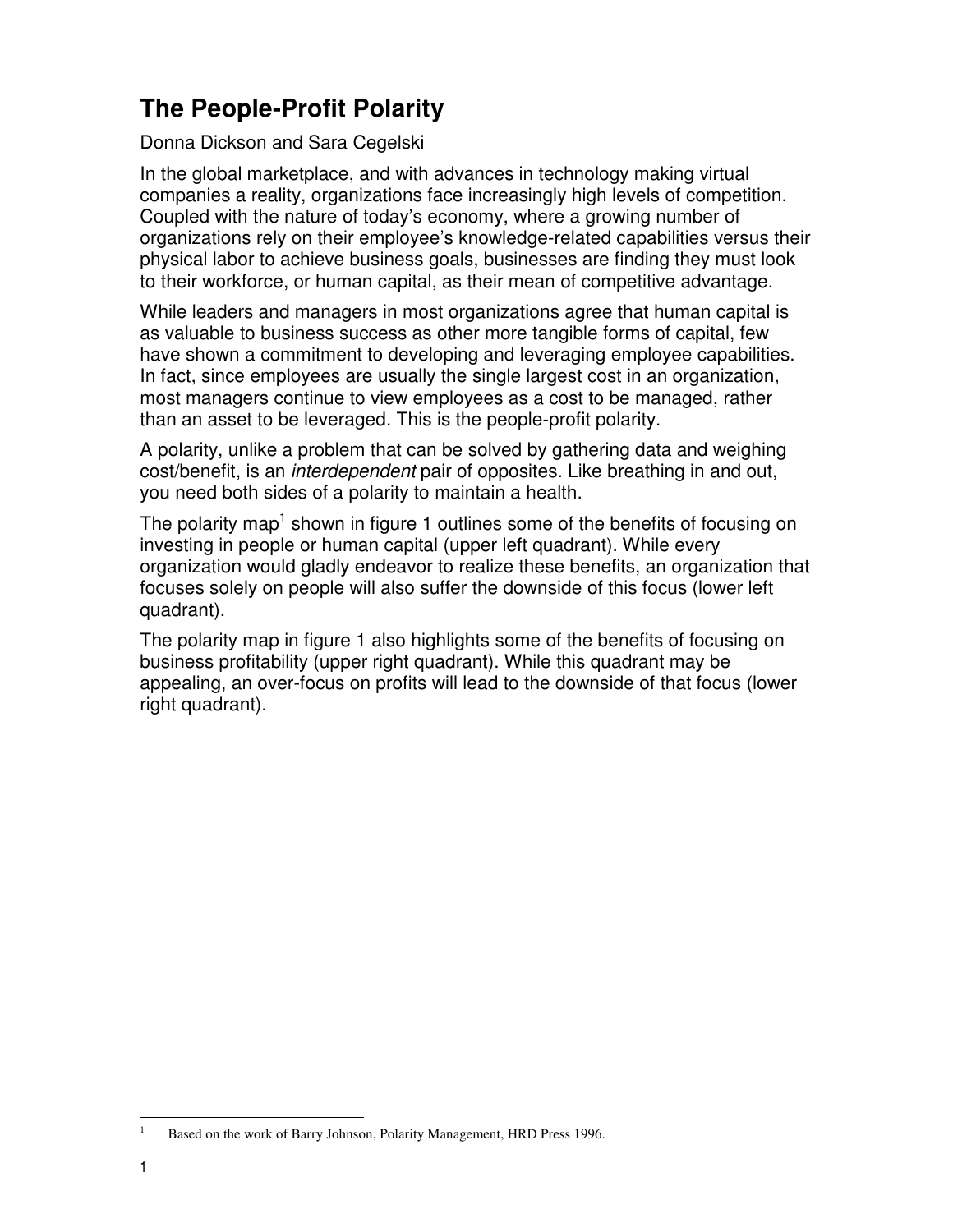Organizations must maintain a healthy tension or balance between both people and profits in order to obtain all the benefits in the upper half of the map. Failure to maintain this balance will lead to a repetitive cycle of reactivity. To illustrate this non-productive cycle of reactivity, consider that an organization over-focused on people (quadrant 1) begins to suffer the affects of quadrant 2. In reaction to experiencing the undesirable state of quadrant 2, it over-corrects and becomes totally focused on profit (quadrant 3). An over-focus on profit then leads to the downside (quadrant 4), and the entire cycle begins again.

When organizations think in terms of either/or instead of both/and, this cycle pervades. Recognizing that business success is a result of investing in people and driving profit helps create the healthy tension required to manage the polarity.

Figure 1: People-Profit polarity